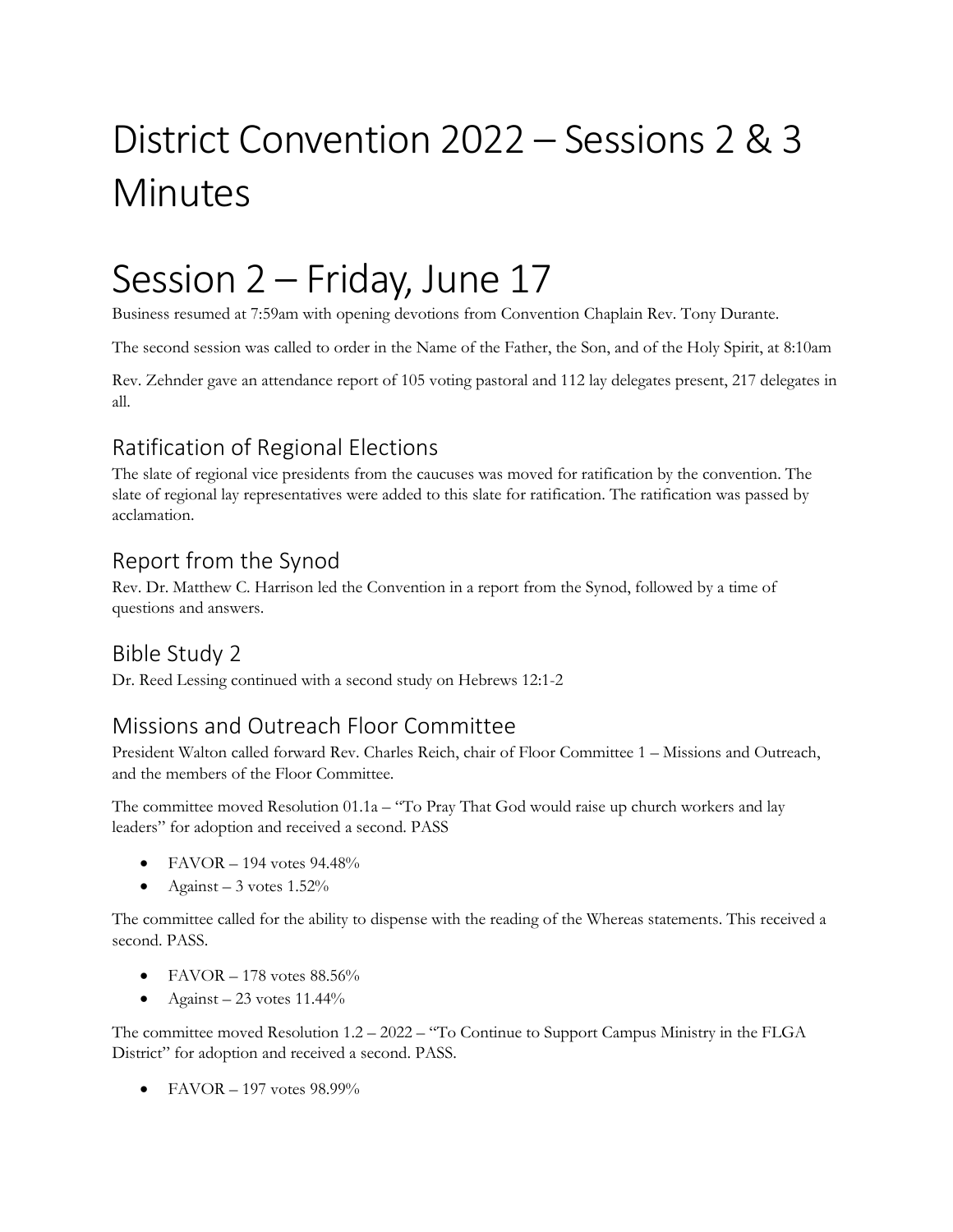• Against – 2 votes  $1.01\%$ 

The committee moved Resolution 1.3a – 2022 – "To Encourage Learning-In-Ministry, Non-Residential Distance Programs Leading to Ordination" and received a second. PASS.

After some time of discussion, the question was called. PASS

- FAVOR 174 votes 92.06%
- Against  $-15$  votes  $7.94\%$

The question being called, the resolution was brought to a vote.

- FAVOR 169 votes 86.67%
- Against 26 votes  $13.33\%$

#### Missions and Outreach

The Chair invited Rev. Dr. Peter Meier forward who presented concerning the work of Missions and Outreach in the District.

### Doulous Tou Christou Award 2

President Walton awarded the Doulos Tou Christou award to Ms. Lois Schaefer.

The convention broke for a lunch break at 12:03pm.

## Session 3 – Friday, June 17

The 3rd session was called to order at 1:18pm in the Name of the Father, and of the Son, and of the Holy Spirit.

Rev Zehnder gave the update of 102 pastoral delegates, 110 lay, 212 total.

### Reading of the Minutes

Secretary Rev. Jay Winters read the minutes of Session 1 of the Convention. These were approved by acclamation.

#### Doulous Tou Christou Award 2

President Walton awarded the Doulos Tou Christou award to Ms. Lois Schaefer.

### Ranking of the Vice Presidents

Judge of Elections, Ken Green came forward to explain the ranking process. Following the explanation, Rev. Green called for a ballot for the ranking of the Vice Presidents. Several ballots were necessary to determine majorities which resulted in the following ranking of the Vice Presidents:

- 1<sup>st</sup> Vice President Rev. Dr. Victor Belton
- $\bullet$  2<sup>nd</sup> Vice President Rev. Jay Winters
- 3rd Vice President Rev. Charles Reich
- 4th Vice President Rev. Dr. David Brockhoff
- 5<sup>th</sup> Vice President Rev. Stephen Caretto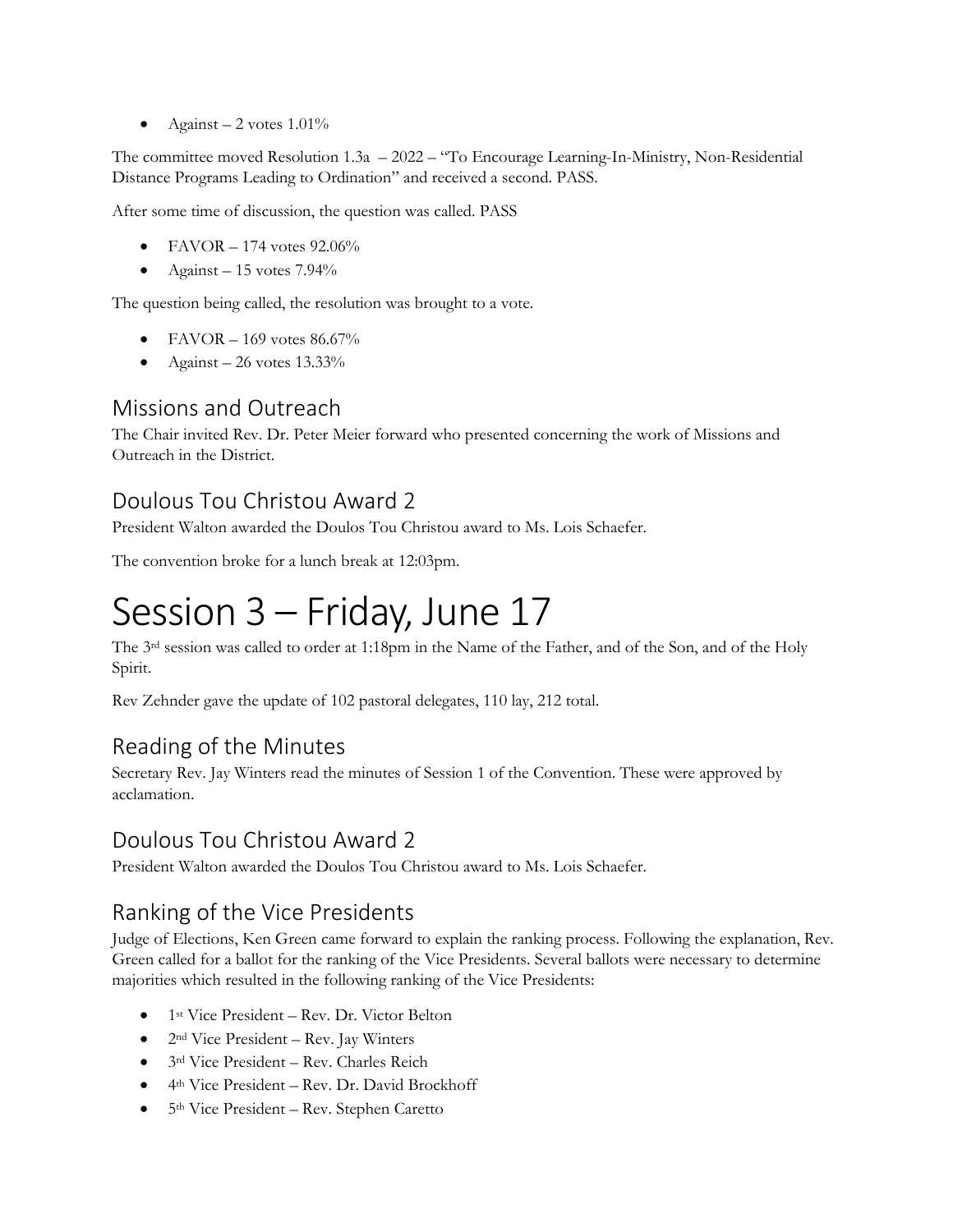## Ministry and Leadership Floor Committee

President Walton called forward Rev. John Zehnder, chair of Floor Committee 2 – Ministry and Leadership, and the members of the Floor Committee.

The committee moved Resolution 02.1a - 2022 "Multiculturalism and the Great Commission" and received a second. PASS.

- FOR  $-155$  votes  $84.24\%$
- Against 29 votes  $15.76\%$

The committee moved Resolution 02.2 - 2022 "To Provide Disaster Response Training for Circuit Visitors" and received a second. PASS.

- $FOR 178$  votes 91.75%
- Against 16 votes  $8.25\%$

The committee moved Resolution 02.3 - 2022 "To Give Thanks for Concordia College – New York and Explore Future Lutheran Higher Education Opportunities in the East Coast Region" and received a second. PASS.

- FOR  $-181$  votes  $92.82\%$
- Against 14 votes  $7.18\%$

The committee moved Resolution 02.4 - 2022 "To Commend the Study on Lending and Interest" and received a second. FAILED.

- Against 100 votes  $51.55\%$
- FOR  $-$  94 votes 48.45%

#### District Secretary

The Rev. Ken Green was invited forward as judge of elections for the election of District Secretary.

It was determined that no floor nominations had been presented to the Nominations Committee. Rev. Green called for a vote closing nominations. PASS.

- FOR 194 votes 98.98%
- Against 2 votes  $1.02\%$

Chaplain Durante was brought forward to share a prayer, and a ballot was called for the office of District Secretary. A majority was determined and Rev. Gregory Michael was elected to the office of District Secretary.

- Rev. Gregory Michael 101 votes 52.33%
- Rev. Jacob Roedsens 53 votes 27.46%
- Rev. Joseph Warnke 39 votes 20.21%

#### Schools and Youth Ministry

The Chair invited Mrs. Jennifer Tanner forward who presented concerning the work of Schools and Youth Ministry in the District.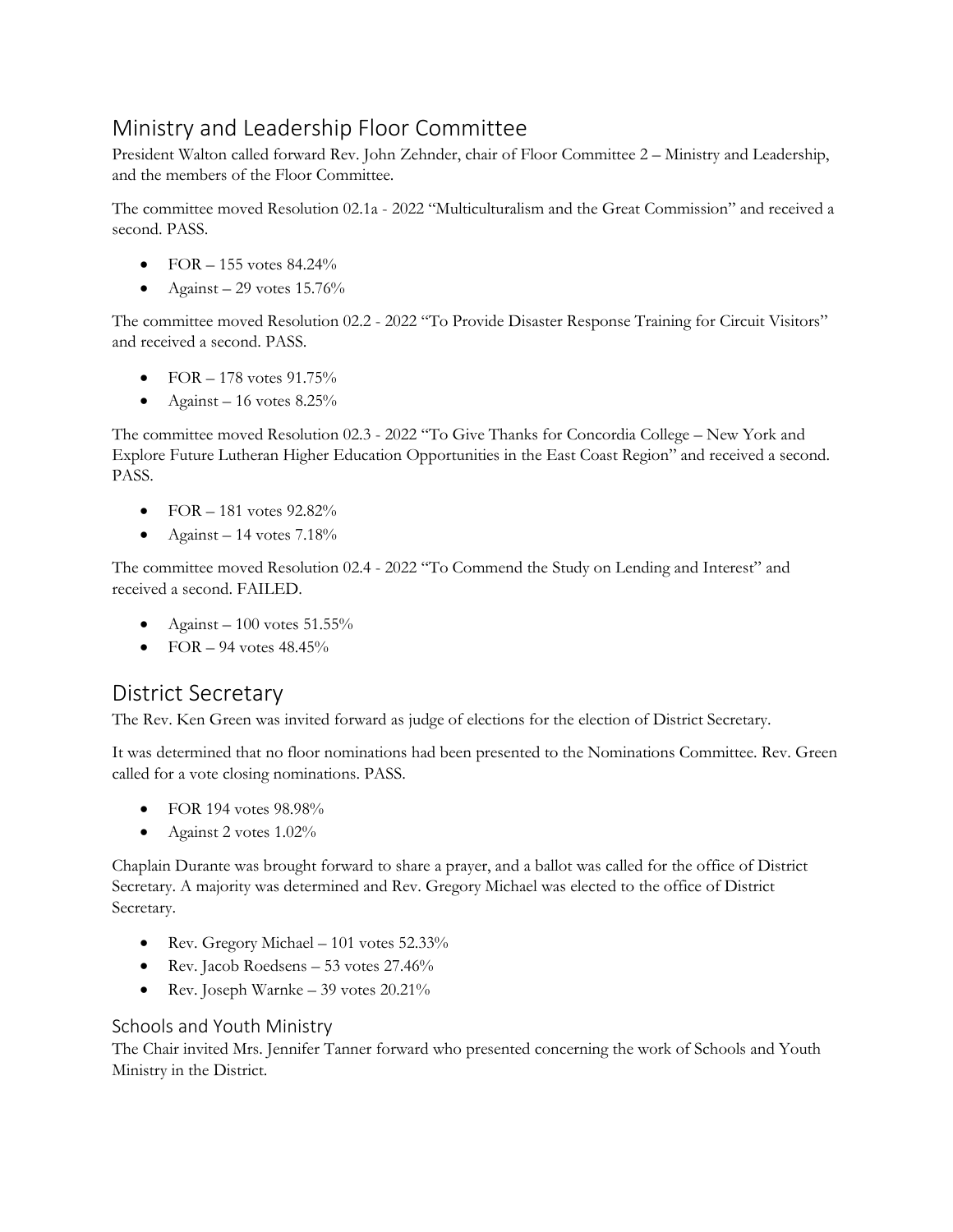## Ratification of Circuit Visitors

The Judge of Elections moved the ratification of the elected Circuit Visitors and received a second. PASS

- FOR  $-181$  votes 97.31%
- Against 5 votes  $2.69\%$

### Administration and Theology Floor Committee

President Walton called forward Rev. Dave Wesche, chair of Floor Committee 3 – Administration and Theology, and the members of the Floor Committee.

The committee moved Resolution 03.1a - 2022 "To Have Synod Regional Representation Determined by Regional Constituency" and received a second. PASS.

- FOR  $-162$  votes 93.10%
- Against  $-12$  votes 6.90%

The committee moved Resolution 03.2a - 2022 "To Strengthen the Nonvoting Advisory Delegate Participation at Conventions" and received a second. PASS.

- FOR  $-153$  votes  $85\%$
- Against 27 votes  $15%$

The committee moved Resolution 03.3a - 2022 "A Request to Re-evaluate Size Requirements for Electoral Circuits in the Synod" and received a second. PASS.

- FOR  $-169$  votes 94.94%
- Against 9 votes  $5.06\%$

The committee moved Resolution 03.4 - 2022 "To Provide Comment to the LCMS 2019 Res. 7-03 Committee Concerning the CUS Governance Model Proposal" and received a second. PASS.

- FOR  $164$  votes  $92.13\%$
- Against 14 votes  $7.87\%$

The committee moved Resolution 03.5 "To Amend Bylaw D2.05.a – Transition of Administrations" and received a second. PASS.

- FOR  $-166$  votes  $91.21\%$
- Against 16 votes  $8.79\%$

The committee moved Omnibus Resolution C-2 "Declining overture 03.1-2022" and received a second. PASS.

- FOR  $-173$  votes 96.65%
- Against 6 votes  $3.35\%$

### Election of Commissioned Ministers of Religion

Judge of Elections, Rev. Ken Greene, was invited forward for the election of the Commissioned Ministers of Religion Representatives to the Board of Directors.